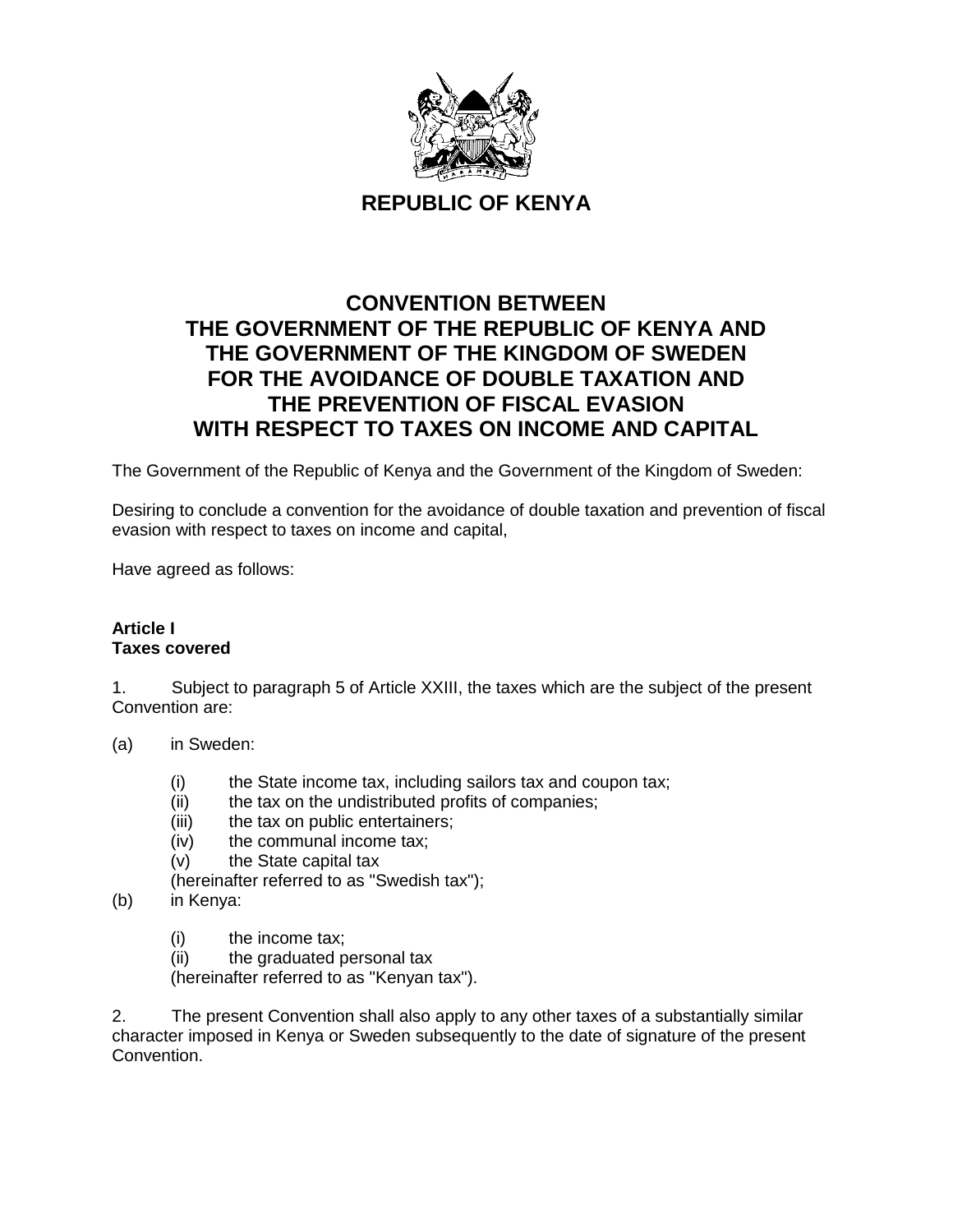The competent authorities of the Contracting States shall notify to each other any substantial changes which have been made in their respective taxation laws.

### **Article II General definitions**

- 1. In the present Convention unless the context otherwise requires:
- (a) the term "Kenya" means the Republic of Kenya, including any area outside the territorial waters of Kenya which, in accordance with international law, has been or may be designated, under the laws of Kenya concerning the Continental Shelf, as an area over which Kenya may exercise sovereign rights with respect to the exploration for and exploitation of natural resources;
- (b) the term "Sweden" means the Kingdom of Sweden, and includes any area adjacent to the territorial waters of Sweden within which, under the laws of Sweden and in accordance with international law, the rights of Sweden with respect to the exploration and exploitation of the natural resources on the sea bed or in its sub-soil may be exercised;
- (c) the terms "a Contracting State" and "the other Contracting State" mean Kenya or Sweden as the context requires;
- (d) the term "tax" means Kenyan tax or Swedish tax as the context requires, but shall not include any tax which is payable in respect of any default or omission in relation to the taxes to which this Convention applies or which represents a penalty imposed relating to those taxes;
- (e) the term "person" means an individual, a company and any other body of persons treated as an entity for tax purposes;
- (f) the term "company" means any body corporate, or any entity which is treated as a body corporate for tax purposes;
- (g) the terms "Kenyan enterprise" and "Swedish enterprise" mean respectively an industrial or commercial enterprise or undertaking carried on by a resident of Kenya and an industrial or commercial enterprise or undertaking carried on by a resident of Sweden, and the terms "enterprise of a Contracting State" and "enterprise of the other Contracting State" mean a Kenyan enterprise or a Swedish enterprise, as the context requires;
- (h) the term "competent authority" means:
	- (i) in the case of Kenya the Minister for Finance or his authorised representative;
	- (ii) in the case of Sweden the Minister of Finance or his authorised representative.

2. In the application of the provisions of the present Convention by a Contracting State any term not otherwise defined shall, unless the context otherwise requires, have the meaning which it has under the laws in force in that Contracting State in relation to the taxes which are the subject of the present Convention.

### **Article III**

#### **Resident**

1. For the purposes of this Convention, the term "resident of a Contracting State" means any person who, under the law of that State, is liable to taxation therein by reason of his domicile, residence, place of management or any other criterion of a similar nature.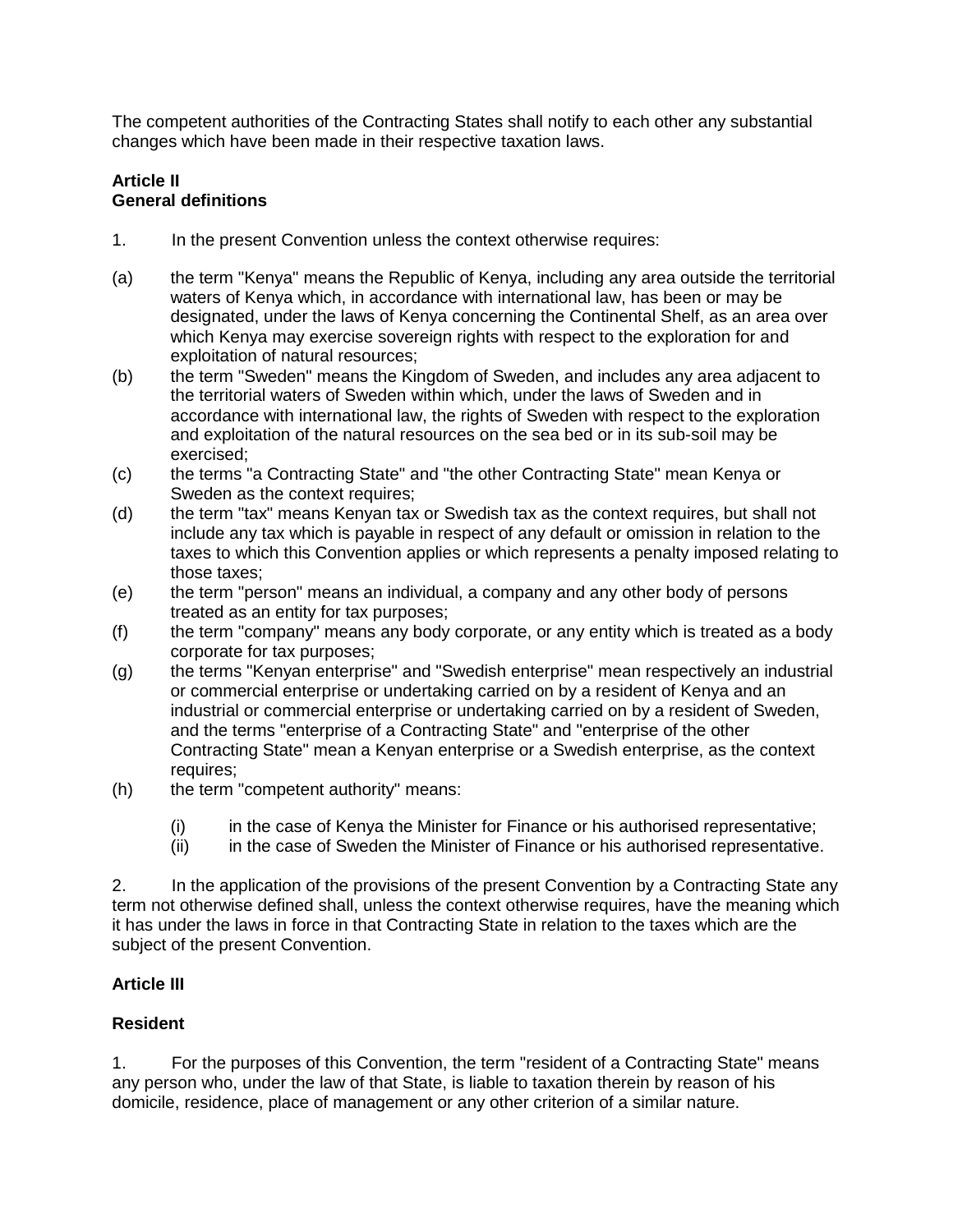2. Where by reason of the provisions of paragraph 1 of this Article an individual is a resident of both Contracting States, then his case shall be determined in accordance with the following rules:

- (i) he shall be deemed to be a resident of the Contracting State in which he has a home available to him. If he has a home available to him in both Contracting States, he shall be deemed to be a resident of the Contracting State with which his personal and economic relations are closest (centre of vital interests);
- (ii) if the Contracting State in which he has his centre of vital interests cannot be determined, or if he has not a home available to him in either Contracting State, he shall be deemed to be a resident of the Contracting State in which he has an habitual abode;
- (iii) if he has an habitual abode in both Contracting States or in neither of them, he shall be deemed to be a resident of the Contracting State of which he is a national;
- (iv) if he is a national of both Contracting States or of neither of them, the competent authorities of the Contracting States shall settle the question by mutual agreement.

3. Where by reason of the provisions of paragraph 1 of this Article a person other than an individual is a resident of both Contracting States, then it shall be deemed to be a resident of the Contracting State in which its place of effective management is situated.

### **Article IV**

#### **Business profits**

1. The profits of a Kenyan enterprise shall not be subject to Swedish tax unless the enterprise carries on a trade or business in Sweden through a permanent establishment situated therein. If it carries on a trade or business as aforesaid, tax may be imposed on those profits by Sweden, but only on so much of them as is attributable to that permanent establishment.

2. The profits of a Swedish enterprise shall not be subject to Kenyan tax unless the enterprise carries on a trade or business in Kenya through a permanent establishment situated therein. If it carries on a trade or business as aforesaid, tax may be imposed on those profits by Kenya, but only on so much of them as is attributable to that permanent establishment.

3. Where an enterprise of a Contracting State carries on a trade or business in the other Contracting State through a permanent establishment situated therein, there shall be attributed to that permanent establishment the profits which it might be expected to derive in that other State if it were an independent enterprise engaged in the same or similar activities under the same or similar conditions and dealing at arm's length with the enterprise of which it is a permanent establishment and the profits so attributed shall be deemed to be income derived from sources in that other State.

4. If an enterprise of a Contracting State, which has a permanent establishment in the other Contracting State, sells goods or merchandise otherwise than through the permanent establishment of the same or similar kind as those sold by the permanent establishment, or renders otherwise than through the permanent establishment services of the same or similar kind as those rendered by the permanent establishment, the profits of such activities may be attributed to the permanent establishment unless the enterprise proves that such sales or services are not attributable to the activity of the permanent establishment.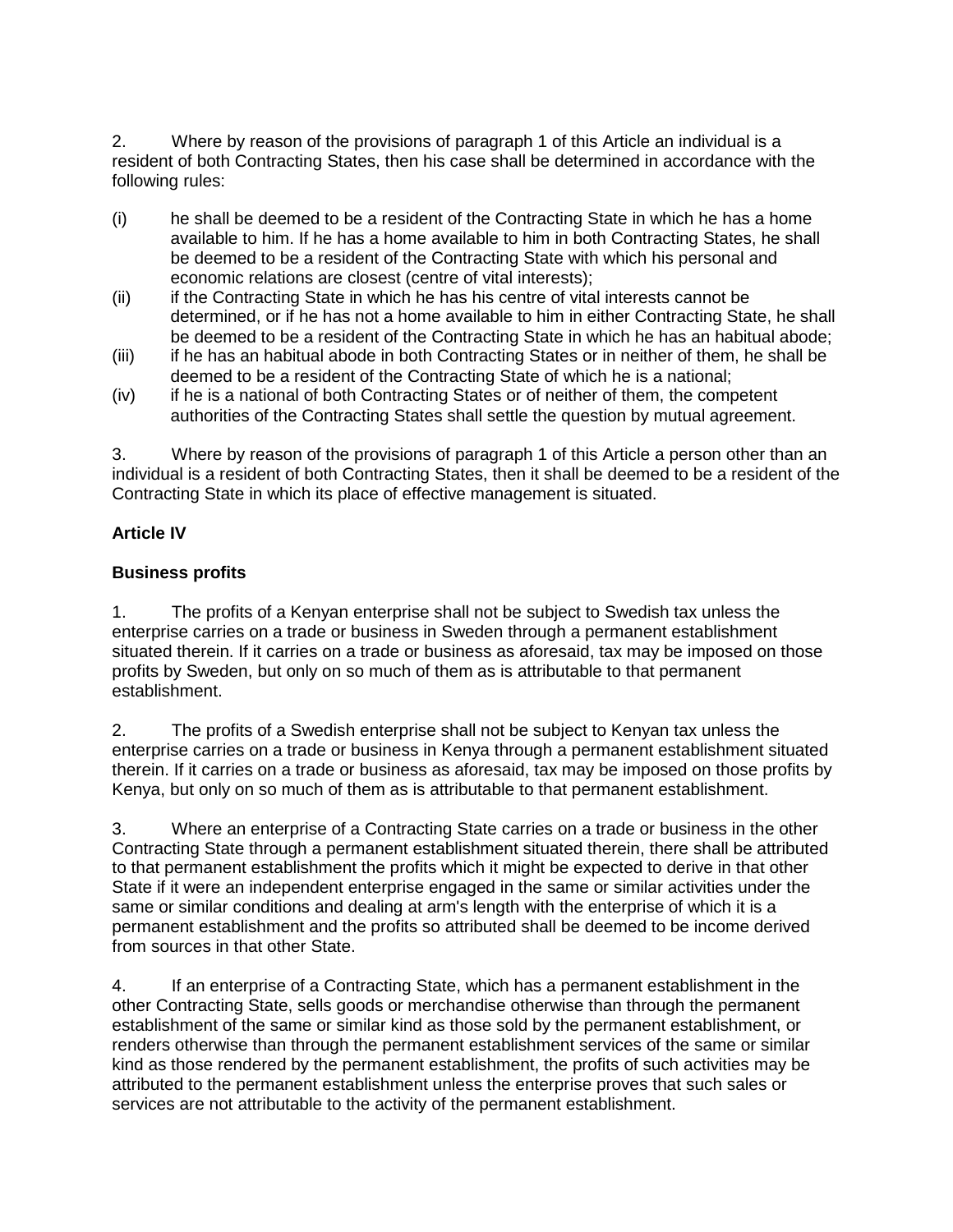5. In the determination of the profits of a permanent establishment, there shall be allowed as deductions expenses which are incurred for the purposes of the permanent establishment including executive and general administrative expenses so incurred, whether in the State in which the permanent establishment is situated or elsewhere, but this does not include any expenses which, under the law of that State, would not be allowed to be deducted by an independent enterprise of that State.

6. For the purposes of the preceding paragraphs, the profits to be attributed to the permanent establishment shall be determined by the same method year by year unless there is good and sufficient reason to the contrary.

7. No portion of any profits arising to an enterprise of a Contracting State shall be attributed to a permanent establishment situated in the other Contracting State by reason of the mere purchase of goods or merchandise within that other State by the enterprise.

8. Where profits include items of income which are dealt with separately in other Articles of this Convention, then the provisions of those Articles shall not be affected by the provisions of this Article.

### **Article V**

### **Permanent establishment**

1. For the purposes of this Convention, the term "permanent establishment" means a fixed place of business in which the business of the enterprise is wholly or partly carried on.

2. The term "permanent establishment" shall include:

- (a) a place of management;
- (b) a branch;
- (c) an office;
- (d) a factory;
- (e) a workshop;
- (f) a mine, oil well, quarry or other place of extraction of natural resources;
- (g) a farm, plantation or other place where agricultural, forestry, plantation or related activities are carried on;
- (h) a building site or construction or assembly project which exists for more than six months;
- (i) the provision of supervisory activities for more than six months on a building site or construction or assembly project.
- 3. The term "permanent establishment" shall not be deemed to include:
- (a) the use of facilities solely for the purposes of storage or display of goods or merchandise belonging to the enterprise;
- (b) the maintenance of a stock of goods or merchandise belonging to the enterprise solely for the purposes of storage or display;
- (c) the maintenance of a stock of goods or merchandise belonging to the enterprise solely for the purposes of processing by another enterprise;
- (d) the maintenance of a fixed place of business solely for the purposes of purchasing goods or merchandise, or for collecting information, for the enterprise;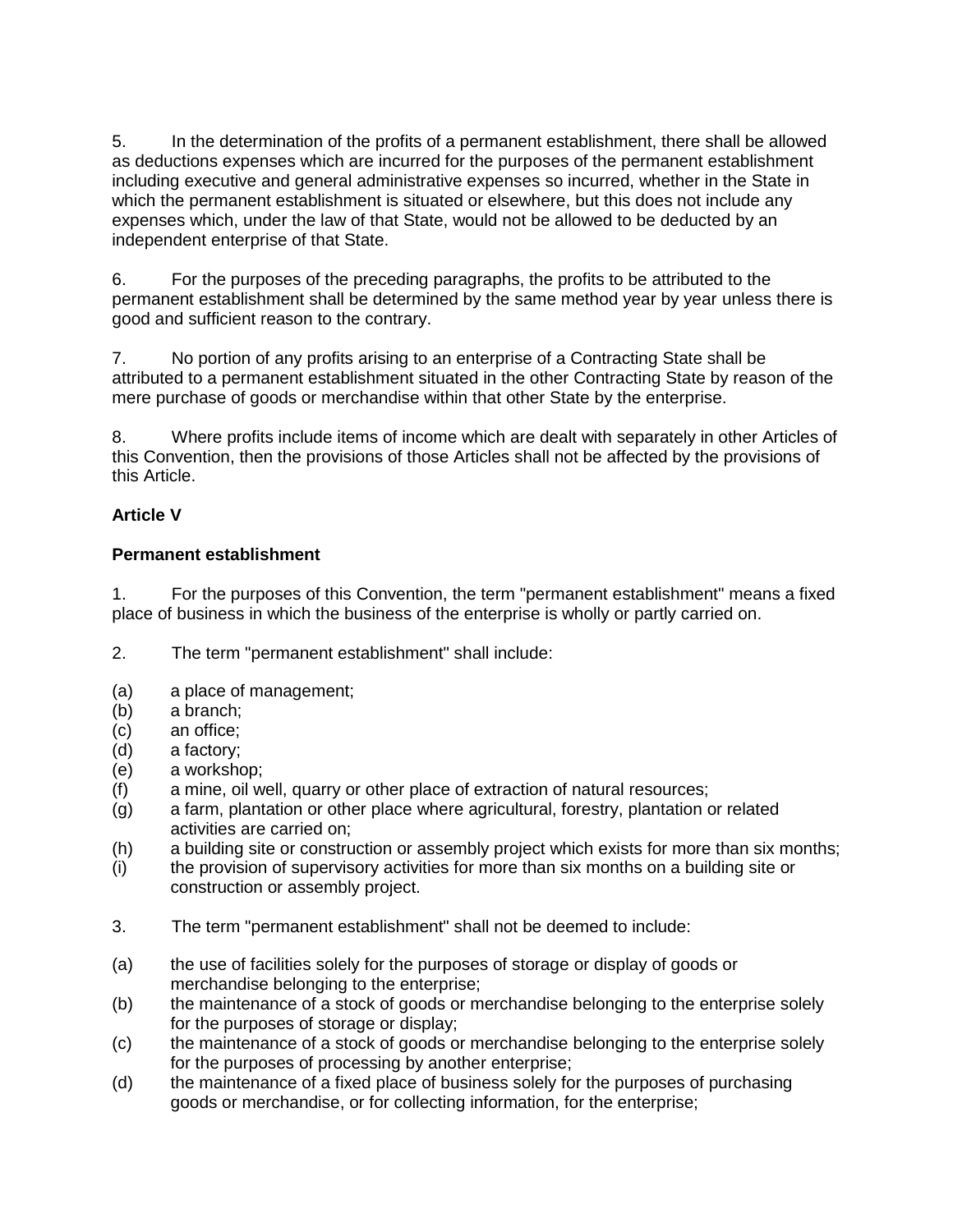(e) the maintenance of fixed place of business solely for the purposes of advertising, for the supply of information, for scientific research or for similar activities which have a preparatory or auxiliary character, for the enterprise.

4. A person acting in a Contracting State on behalf of an enterprise of the other Contracting State -- other than an agent of an independent status to whom paragraph 6 applies -- shall be deemed to be a permanent establishment in the first-mentioned State if:

- (a) he has, and habitually exercises in that State, an authority to conclude contracts in the name of the enterprise, unless his activities are limited to the purchase of goods or merchandise for the enterprise; or
- (b) he has no such authority, but habitually maintains in the first-mentioned State a stock of goods or merchandise from which he regularly delivers goods or merchandise on behalf of that enterprise.

5. An insurance enterprise of a Contracting State shall be deemed to have a permanent establishment in the other Contracting State if it collects premiums or insures risks in that other State through an employee or through a representative who is not an agent of an independent status within the meaning of paragraph 6.

6. An enterprise of a Contracting State shall not be deemed to have a permanent establishment in the other Contracting State merely because it carries on business in that other State through a broker, general commission agent or any other agent of an independent status, where such persons are acting in the ordinary course of their business. However, where the activities of such an agent are devoted wholly or mainly to that enterprise he would not be considered an agent of an independent status within the meaning of this paragraph, but in such cases the provisions of paragraph 4 would apply.

7. The fact that a company which is a resident of a Contracting State controls or is controlled by a company which is a resident of the other Contracting State, or which carries on business in that other State, (whether through a permanent establishment or otherwise), shall not of itself constitute either company a permanent establishment of the other.

### **Article VI**

### **Associated enterprises**

### Where

- (a) an enterprise of a Contracting State participates directly or indirectly in the management, control or capital of any enterprise of the other Contracting State, or
- (b) the same persons participate directly or indirectly in the management, control or capital of an enterprise of a Contracting State and an enterprise of the other Contracting State, and in either case conditions are made or imposed between the two enterprises in their commercial or financial relations which differ from those which would be made between independent enterprises, then any profits which would, but for those conditions, have accrued to

one of the enterprises, but by reason of those conditions have not so accrued, may be included in the profits of that enterprise and taxed accordingly.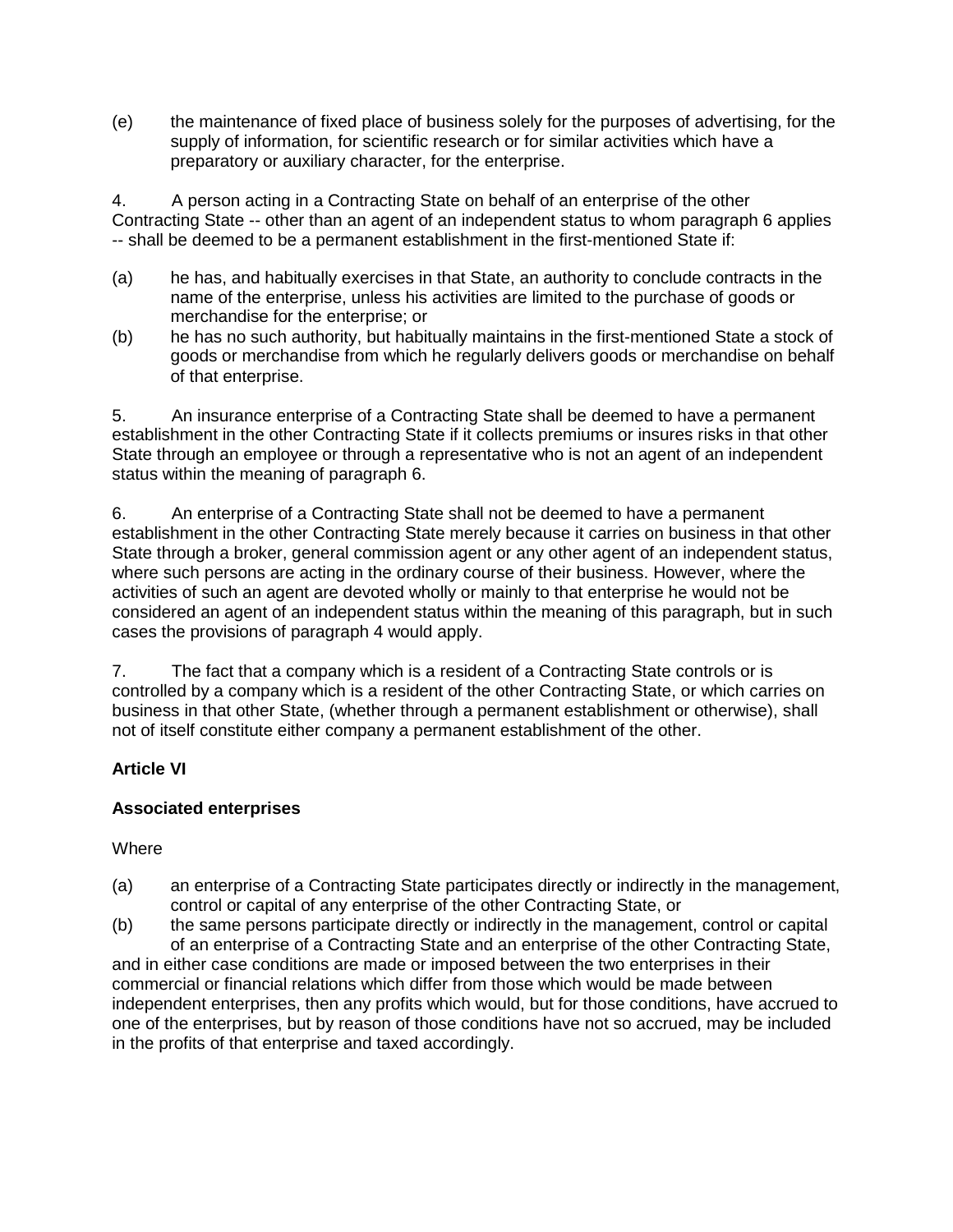## **Article VII**

#### **Shipping, inland waterways transport and air transport**

1. Profits derived by an enterprise of a Contracting State from the operation of aircraft in international traffic shall be taxable only in the Contracting State in which the place of effective management of the enterprise is situated.

2. Profits derived by an enterprise of a Contracting State from the operation of ships in international traffic may be taxed in both Contracting States according to the law of each Contracting State.

Provided that where such an enterprise derives profits from such operation in the other Contracting State:

- (a) such profits shall be deemed to be an amount not exceeding 5% of the full amount received by the enterprise on account of the carriage of passengers or freight embarked in that other State;
- (b) the tax chargeable in that other State shall be reduced by 50%.

3. The provisions of paragraph 1 of this Article shall also apply to a share of the profits from the operation of aircraft in international traffic derived by an enterprise of a Contracting State through participation in a pooled service, in a joint air transport operation or in an international operating agency.

### **Article VIII**

#### **Dividends**

1. Dividends paid by a company which is a resident of a Contracting State to a resident of the other Contracting State may be taxed in that other State.

2. However, such dividends may be taxed in the Contracting State of which the company paying the dividends is a resident, and according to the laws of that State, but the tax so charged shall not exceed:

- (a) 15% of the gross amount of the dividends if the recipient is a company which owns at least 25% of the voting shares of the company paying the dividends during the period of six months immediately preceding the date of payment of the dividends;
- (b) 25% of the gross amount of the dividends in all other cases.

3. The term "dividends" as used in this Article means income from shares or other rights, not being debt-claims, participating in profits, as well as income from other corporate rights assimilated to income from shares or any other item which is deemed to be a dividend or distribution of a company by the taxation law of the Contracting State of which the company making the distribution is a resident, but does not include any interest or royalties to which Articles IX and X of this Convention apply.

4. The provisions of paragraphs 1 and 2 of this Article shall not apply if the recipient of the dividends, being a resident of a Contracting State, has in the other Contracting State, of which the company paying the dividends is a resident, a permanent establishment with which the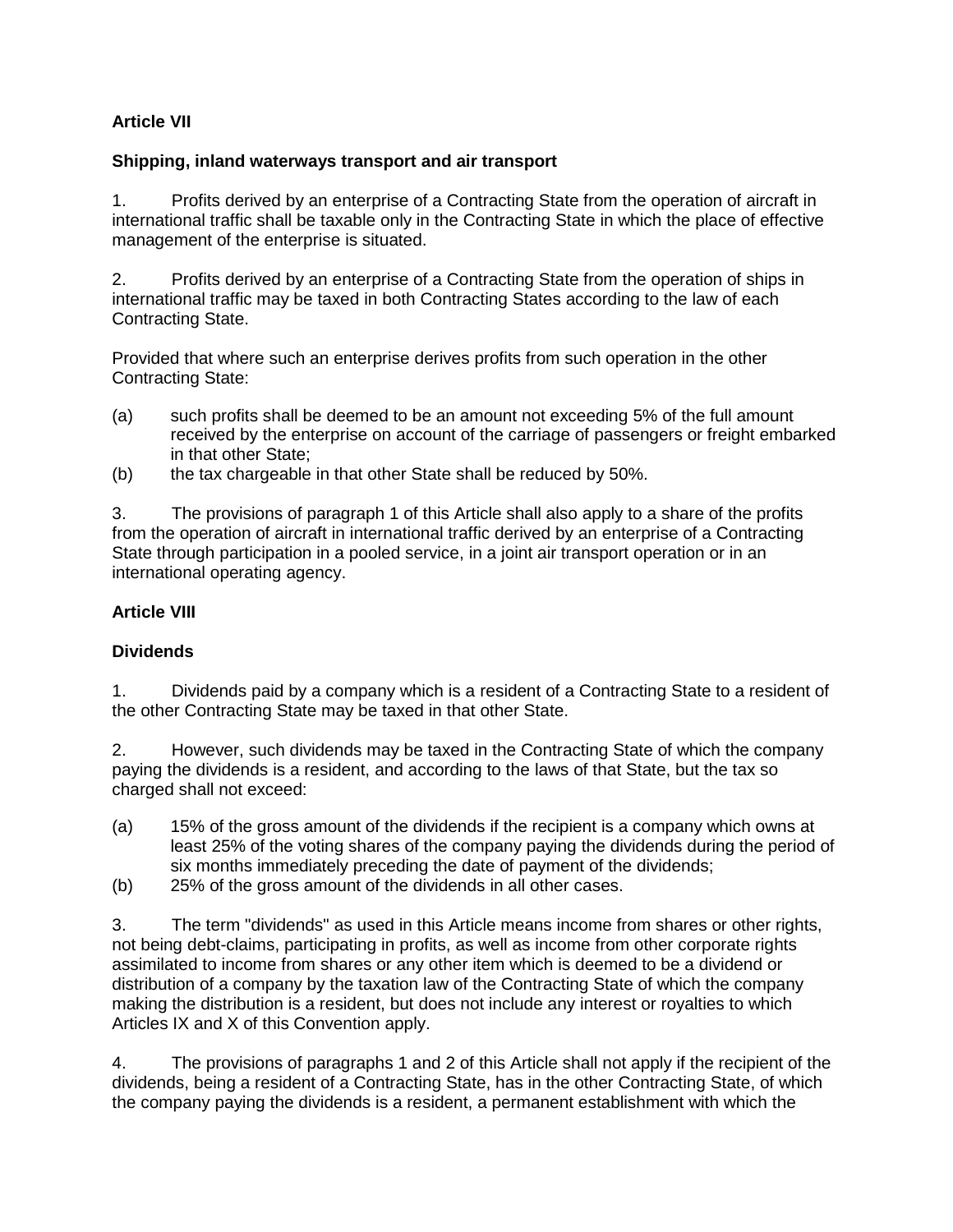holding by virtue of which the dividends are paid is effectively connected. In such a case the provisions of Article IV shall apply.

5. Where a company which is a resident of a Contracting State derives profits or income from the other Contracting State that other State may not impose any tax on the dividends paid by the company to persons who are not residents of that other State, or subject the company's undistributed profits to a tax on undistributed profits, even if the dividends paid or the undistributed profits consist wholly or partly of profits or income arising in that other State.

6. Dividends paid by a company being a resident of Kenya to a company which is a resident of Sweden shall be exempt from tax in Sweden to the extent that the dividends would have been exempt under Swedish law if both companies had been residents of Sweden. This exemption shall not apply unless the profits out of which the dividends are paid have been subjected in Kenya to the normal income tax which applies at the date of signature of this Convention or an income tax comparable thereto, or the principal part of the profits of the company paying the dividends arises, directly or indirectly, from business activities other than the management of securities and other similar property and such activities are carried on within Kenya by the company paying the dividends or by a company in which it owns at least 25% of the voting power.

## **Article IX**

## **Interest**

1. Interest arising in a Contracting State and paid to a resident of the other Contracting State may be taxed in that other State.

2. However, such interest may be taxed in the Contracting State in which it arises, and according to the laws of that State, but the tax so charged shall not exceed 15% of the gross amount of the interest.

3. Notwithstanding the provisions of paragraph 2 of this Article, interest arising in a Contracting State and paid to the Government of the other Contracting State or local authority thereof, the Central Bank of that other Contracting State, or any agency wholly owned by that Government or local authority shall be exempt from tax in the first-mentioned Contracting State. The competent authorities of the Contracting States may determine by mutual agreement any other governmental institution to which this paragraph shall apply.

4. The term "interest" as used in this Article means income from Government securities, bonds or debentures, whether or not secured by mortgage and whether or not carrying a right to participate in profits, and other debt-claims of every kind as well as all other income assimilated to income from money lent by the taxation law of the Contracting State in which the income arises.

5. The provisions of paragraphs 1 and 2 of this Article shall not apply if the recipient of the interest, being a resident of a Contracting State, has in the other Contracting State in which the interest arises a permanent establishment with which the debt-claim from which the interest arises is effectively connected. In such a case the provisions of Article IV shall apply.

6. Interest shall be deemed to arise in a Contracting State when a payer is that Contracting State itself, a political subdivision, a local authority or a resident of that State. Where, however,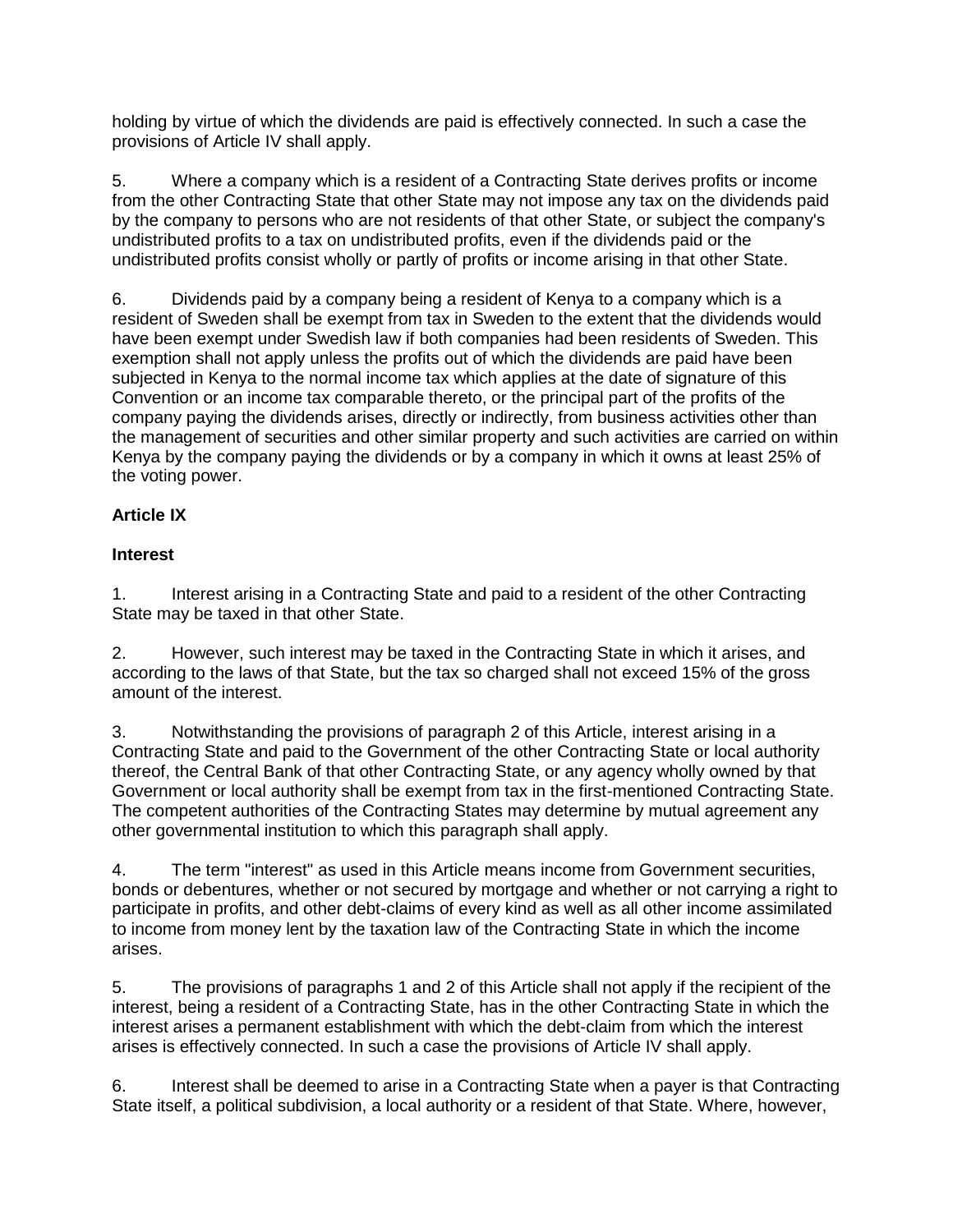the person paying the interest, whether he is a resident of a Contracting State or not, has in a Contracting State a permanent establishment in connection with which the indebtedness on which the interest is paid was incurred, and such interest is borne by that permanent establishment, then such interest shall be deemed to arise in the Contracting State in which the permanent establishment is situated.

7. Where, owing to a special relationship between the payer and the recipient or between both of them and some other person, the amount of the interest paid, having regard to the debtclaim for which it is paid, exceeds the amount which would have been agreed upon by the payer and the recipient in the absence of such relationship, the provisions of this Article shall apply only to the last-mentioned amount; in that case, the excess part of the payment shall remain taxable according to the law of each Contracting State, due regard being had to the other provisions of this Convention.

## **Article X**

## **Royalties**

1. Royalties arising in a Contracting State and paid to a resident of the other Contracting State may be taxed in that other State.

2. However, such royalties may be taxed in the Contracting State in which they arise, and according to the law of that State, but the tax so charged shall not exceed 20% of the gross amount of the royalties.

3. The term "royalty" as used in this Article means any royalty or other amount paid as consideration for the use of, or for the privilege of using, any copyright, patent, design, secret process or formula, trade-mark, cinematograph films or other like property, but does not include any royalty or other amount paid in respect of the operation of a mine, quarry or oil well or of any other extraction of natural resources.

4. The provisions of paragraphs 1 and 2 of this Article shall not apply if the recipient of the royalties, being a resident of a Contracting State, has in the other Contracting State in which the royalties arise a permanent establishment with which the right or property giving rise to the royalties is effectively connected. In such a case, the provisions of Article IV shall apply.

5. Royalties shall be deemed to arise in a Contracting State when the payer is that Contracting State itself, a political subdivision, a local authority or a resident of that State. Where, however, the person paying the royalties, whether he is a resident of a Contracting State or not, has in a Contracting State a permanent establishment in connection with which the liability to pay the royalties was incurred and such royalties are borne by such permanent establishment, then such royalties shall be deemed to arise in the Contracting State in which the permanent establishment is situated.

6. Where, owing to a special relationship between the payer and the recipient or between both of them and some other person, the amount of royalties paid, having regard to the use, right or information for which they are paid, exceeds the amount which would have been agreed upon by the payer and the recipient in the absence of such relationship, the provisions of this Article shall apply only to the last-mentioned amount; in that case, the excess part of the payment shall remain taxable according to the law of each Contracting State, due regard being had to the other provisions of this Convention.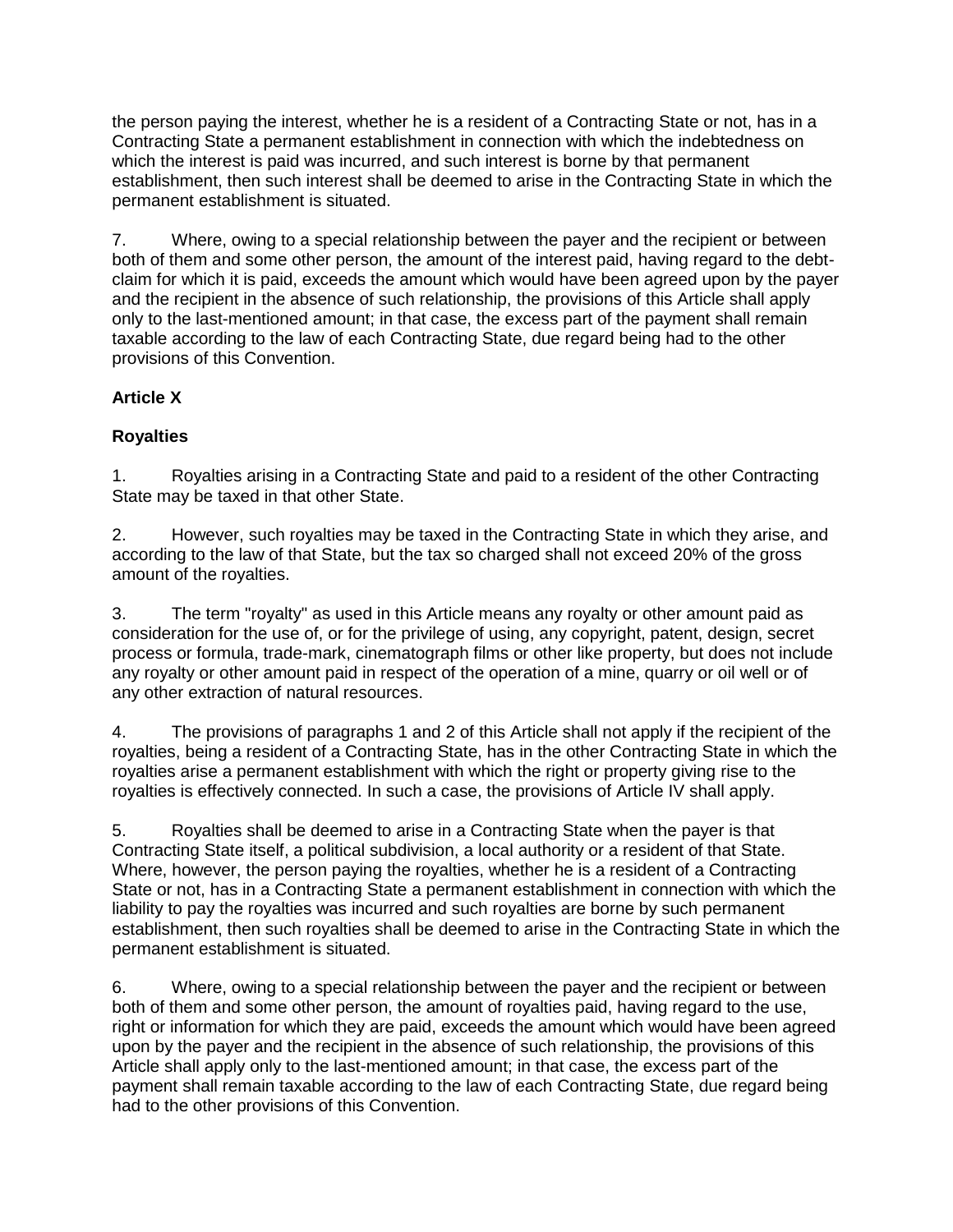## **Article XI**

### **Independent personal services**

1. Management or professional fees arising in a Contracting State and paid to a resident of the other Contracting State may be taxed in that other State.

2. Notwithstanding the provisions of paragraphs 1 and 2 of Article XV, such management or professional fees may, however, be taxed in the Contracting State in which they arise, and according to the laws of that State, but the tax so charged shall not exceed 20% of the gross amount of the management or professional fees.

3. The term "management or professional fees" as used in this Article means payments of any kind to any person, other than to an employee of the person making the payments, in consideration for any services of a managerial,technical, professional or consultancy nature.

4. The provisions of paragraphs 1 and 2 of this Article shall not apply if the recipient of the management or professional fees, being a resident of a Contracting State, has in the other Contracting State in which the management or professional fees arise a permanent establishment with which the services giving rise to the management or professional fees are effectively connected. In such a case the provisions of Article IV shall apply.

5. Management or professional fees shall be deemed to arise in a Contracting State when the payer is that Contracting State itself, a political subdivision, a local authority or a resident of that State. Where, however, the person paying the management or professional fees, whether he is a resident of a Contracting State or not, has in a Contracting State a permanent establishment in connection with which the liability to pay the management or professional fees was incurred and such management or professional fees are borne by such permanent establishment, then such management or professional fees shall be deemed to arise in the Contracting State in which the permanent establishment is situated.

### **Article XII**

### **Income from immovable property**

1. Income of whatever nature derived from real property (other than income from mortgages or bonds secured by real property) within a Contracting State by a resident of the other Contracting State may be taxed in the Contracting State in which such property is situated.

2. Any royalty or other amount paid in respect of the operation of a mine, oil well or quarry or of any other extraction of natural resources within a Contracting State to a resident of the other Contracting State may be taxed in the Contracting State in which such a mine, oil well, quarry or other natural resources are situated.

3. The term "real property" shall be defined in accordance with the law of the Contracting State in which the property in question is situated. The term shall in any case include property accessory to real property, livestock and equipment used in agriculture and forestry, rights to which the provisions of general law respecting landed property apply, usufruct of real property and rights to variable of fixed payments as consideration for the working of, or the right to work,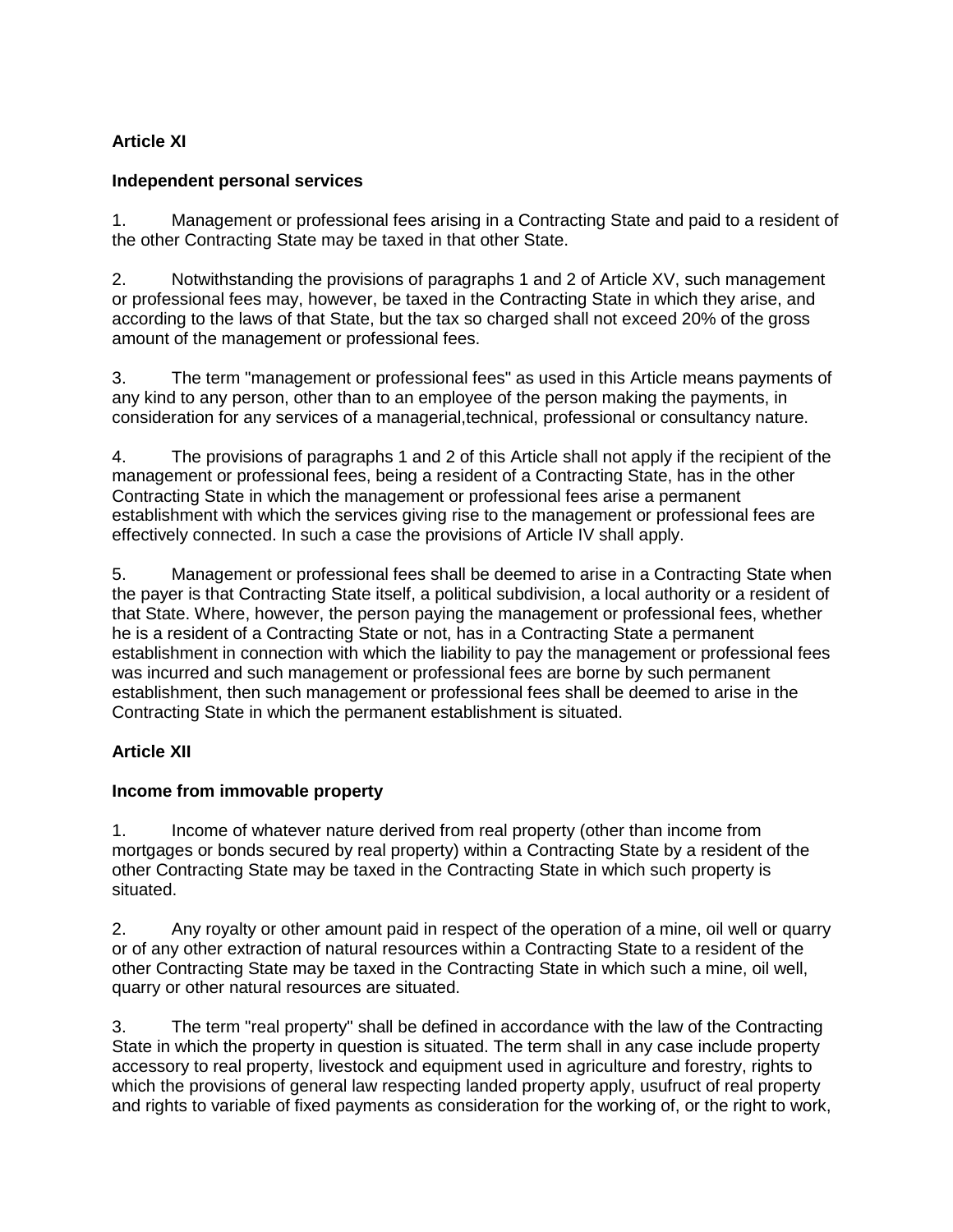mineral deposits, sources and other natural resources; ships, boats and aircraft shall not be regarded as real property.

### **Article XIII**

### **Capital gains**

1. Gains from the sale, transfer or exchange of real property may be taxed in the Contracting State in which such property is situated.

2. Gains derived from the sale, transfer or exchange of any capital assets other than real property by a resident of a Contracting State who does not carry on a trade or business in the other Contracting State through a permanent establishment situated therein shall be exempt from tax in that other State.

3. The provisions of paragraph 2 of this Article shall not affect the right of Kenya to levy according to its own law a tax on gains derived from the sale, transfer or exchange of any shares in any company incorporated in Kenya by a person who is a resident of Sweden and has been a resident of Kenya at any time during the ten years preceding the sale, transfer or exchange.

## **Article XIV**

### **Government service**

1. Remuneration, including pensions, paid by, or out of funds created by, the Government of Kenya to any individual in respect of services rendered to the Government of Kenya in the discharge of governmental functions shall be exempt from Swedish tax, if the individual is not a national of Sweden.

2. Remuneration paid by the Government of Sweden or pensions paid by, or out of funds created by, the Government of Sweden to any individual in respect of services rendered to the Government of Sweden in the discharge of governmental functions shall be exempt from Kenyan tax, if the individual is not ordinarily resident in Kenya or is ordinarily resident in Kenya solely for the purpose of rendering those services, and in either case is subject to tax thereon in Sweden.

3. The provisions of this Article shall not apply to payments in respect of services rendered in connection with any business carried on by the Government of either of the Contracting States for the purposes of profit.

4. For the purpose of this Article, the term "Government" shall include any local authority of either Contracting State.

## **Article XV**

## **Income from employment**

1. Subject to Articles XI, XIV, XVI, XVII, XIX and XX an individual who is a resident of Kenya shall be exempt from Swedish tax on profits or remuneration in respect of personal (including professional) services performed within Sweden in any taxation year if: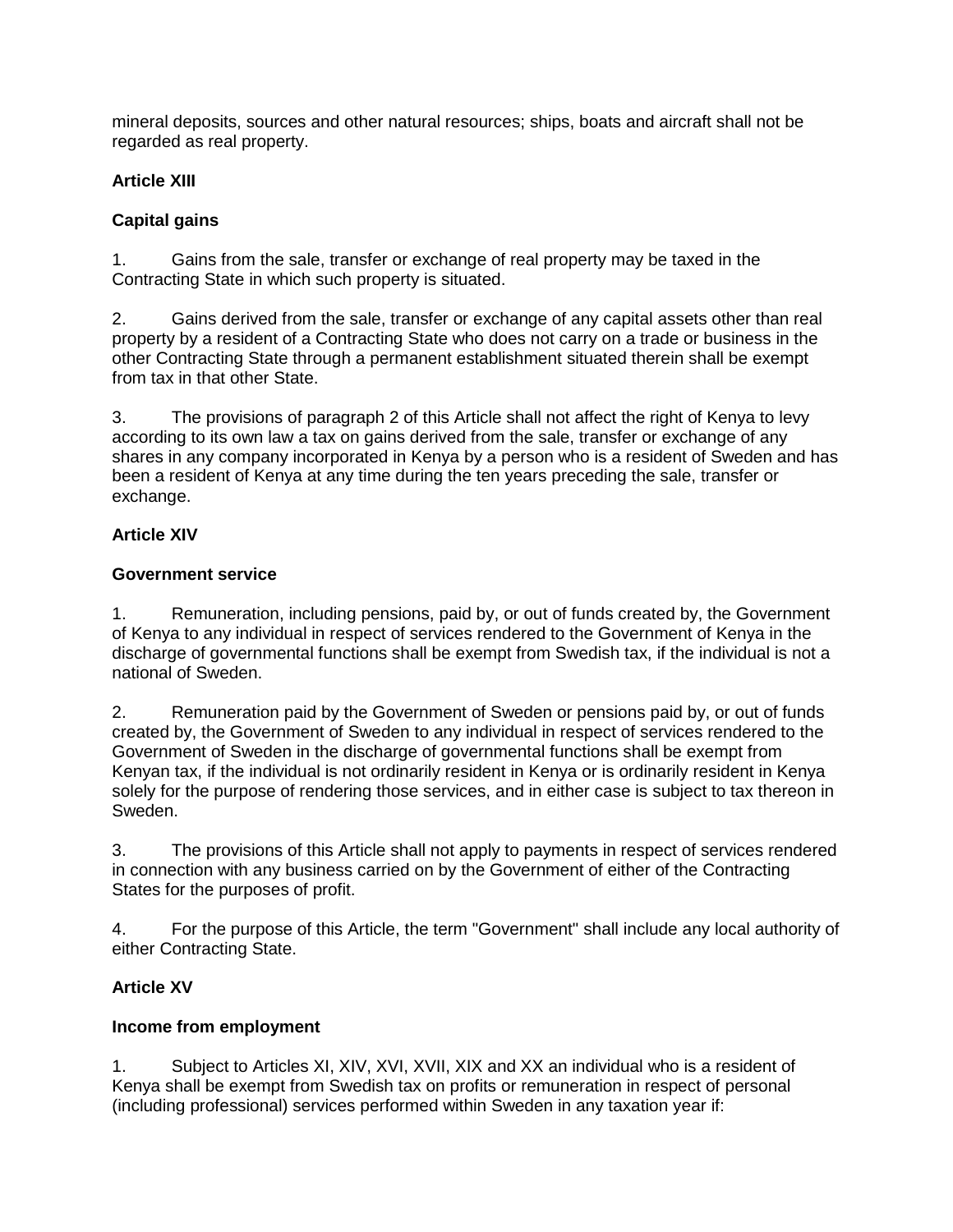- (a) he is present within Sweden for a period or periods not exceeding in the aggregate 183 days during that year; and
- (b) the services are performed for or on behalf of a resident of Kenya; and
- (c) the profits or remuneration are not borne by a permanent establishment which the employer has in Sweden.

2. Subject to Articles XI, XIV, XVI, XVII, XIX and XX an individual who is a resident of Sweden shall be exempt from Kenyan tax on profits or remuneration in respect of personal (including professional) services performed within Kenya in any taxation year if:

- (a) he is present within Kenya for a period or periods not exceeding in the aggregate 183 days during that year; and
- (b) the services are performed for or on behalf of a resident of Sweden; and
- (c) the profits or remuneration are not borne by a permanent establishment which the employer has in Kenya.

3. For the purposes of this Convention, profits or remuneration for personal (including professional) services performed in a Contracting State, shall be deemed to be income from sources within that State, and the services of an individual whose services are wholly or mainly performed in ships or aircraft operated by a resident of a Contracting State, shall be deemed to be performed in that State.

### **Article XVI**

### **Directors' Fees**

Directors' fees and similar payments derived by a resident of a Contracting State in his capacity as a member of the board of directors of a company which is a resident of the other Contracting State may be taxed in that other State.

#### **Article XVII**

#### **Artistes and sportsmen**

1. Notwithstanding the provisions of Article XV income derived by public entertainers, such as theatre, motion picture, radio and television artistes, and musicians, and by athletes, from their personal activities as such may be taxed in the Contracting State in which those activities are exercised.

2. Notwithstanding anything contained in this Convention where the services of a public entertainer or an athlete mentioned in paragraph 1 are provided in a Contracting State by an enterprise of the other Contracting State, the profits derived by that enterprise from providing those services may be taxed in the first-mentioned State.

3. The provisions of paragraphs 1 and 2 of this Article shall not apply to services of public entertainers and athletes, if their visit to a Contracting State is supported wholly or substantially from public funds of the other Contracting State.

### **Article XVIII**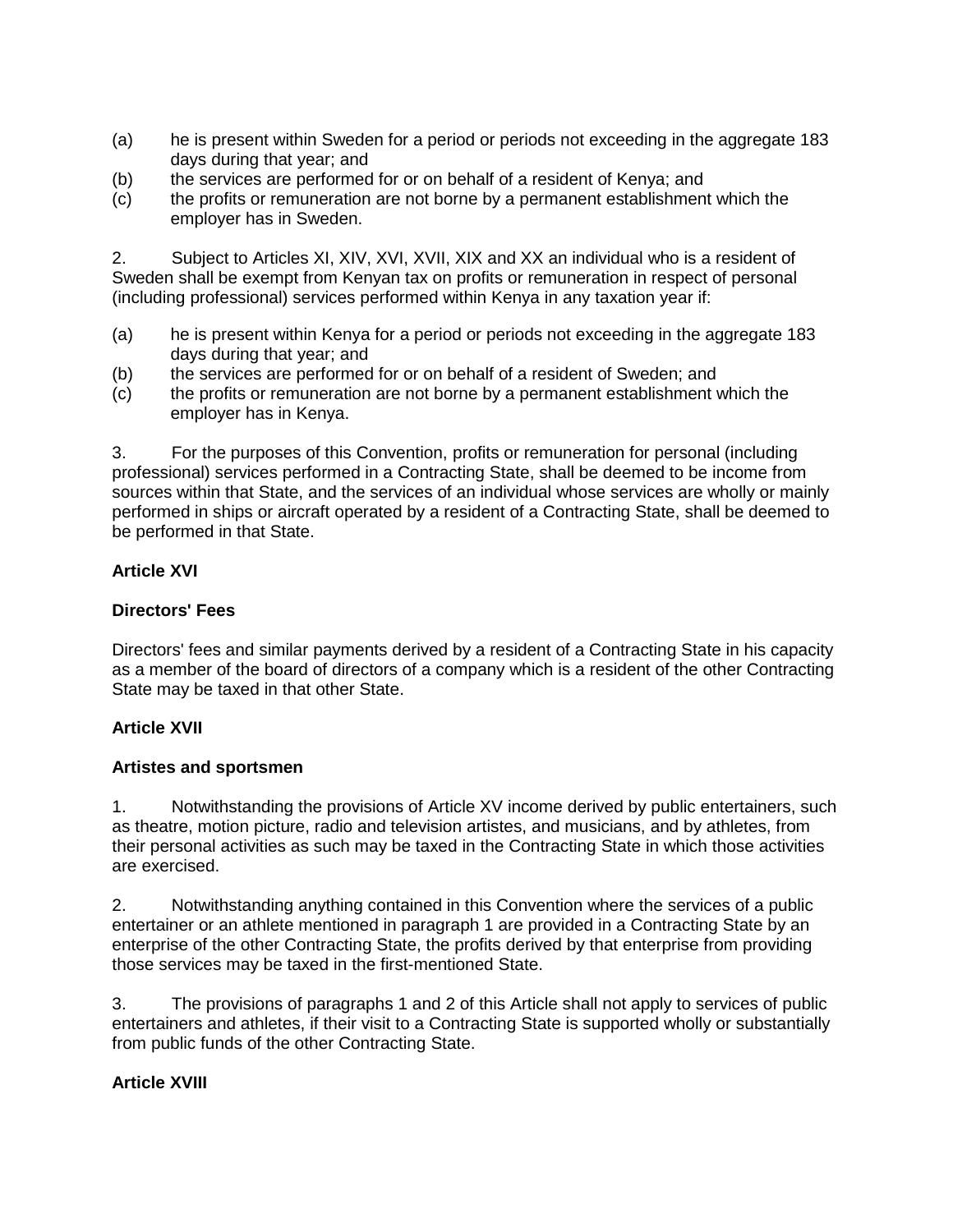### **Pensions**

1. Subject to Article XIV, any pension and annuity derived by an individual who is a resident of a Contracting State from sources within the other Contracting State may be taxed in that other State.

2. The term "pension" as used in this Article means a periodic payment made in consideration of services rendered in the past, by way of compensation for injuries received or under the provisions of a public social security system.

The term "annuity" means a stated sum payable periodically at stated times, during life or during a specified or ascertainable period of time, under an obligation to make the payments in return for adequate and full consideration in money or money's worth.

### **Article XIX**

### **Students**

A student or business apprentice who is present in a Contracting State for the purposes of his education or training and who is, or was immediately before his stay in that State, a resident of the other Contracting State, shall be exempt from tax in the first- mentioned Contracting State on:

- (i) payments made to him by persons residing outside that first- mentioned State for the purposes of his maintenance, education or training; and
- (ii) remuneration for personal services performed in that first- mentioned State provided the remuneration does not exceed 9500 Swedish Crowns or its equivalent in Kenyan currency for any taxable year.

The benefits under sub-paragraph (ii) shall extend only for such period of time as may be reasonably or customarily required to complete the education or training undertaken but shall in no event exceed a period of three consecutive years.

### **Article XX**

### **Teachers**

1. A professor or teacher who visits a Contracting State for a period not exceeding two years for the purposes of teaching or conducting research at a university, college, school or other education institution in that Contracting State and who is, or was immediately before such visit, a resident of the other Contracting State shall be exempt from tax in the first-mentioned Contracting State on any remuneration for such teaching or research in respect of which he is subject to tax in the other Contracting State.

2. This Article shall not apply to income from research if such research is undertaken not in the public interest but primarily for the private benefit of a specific person or persons.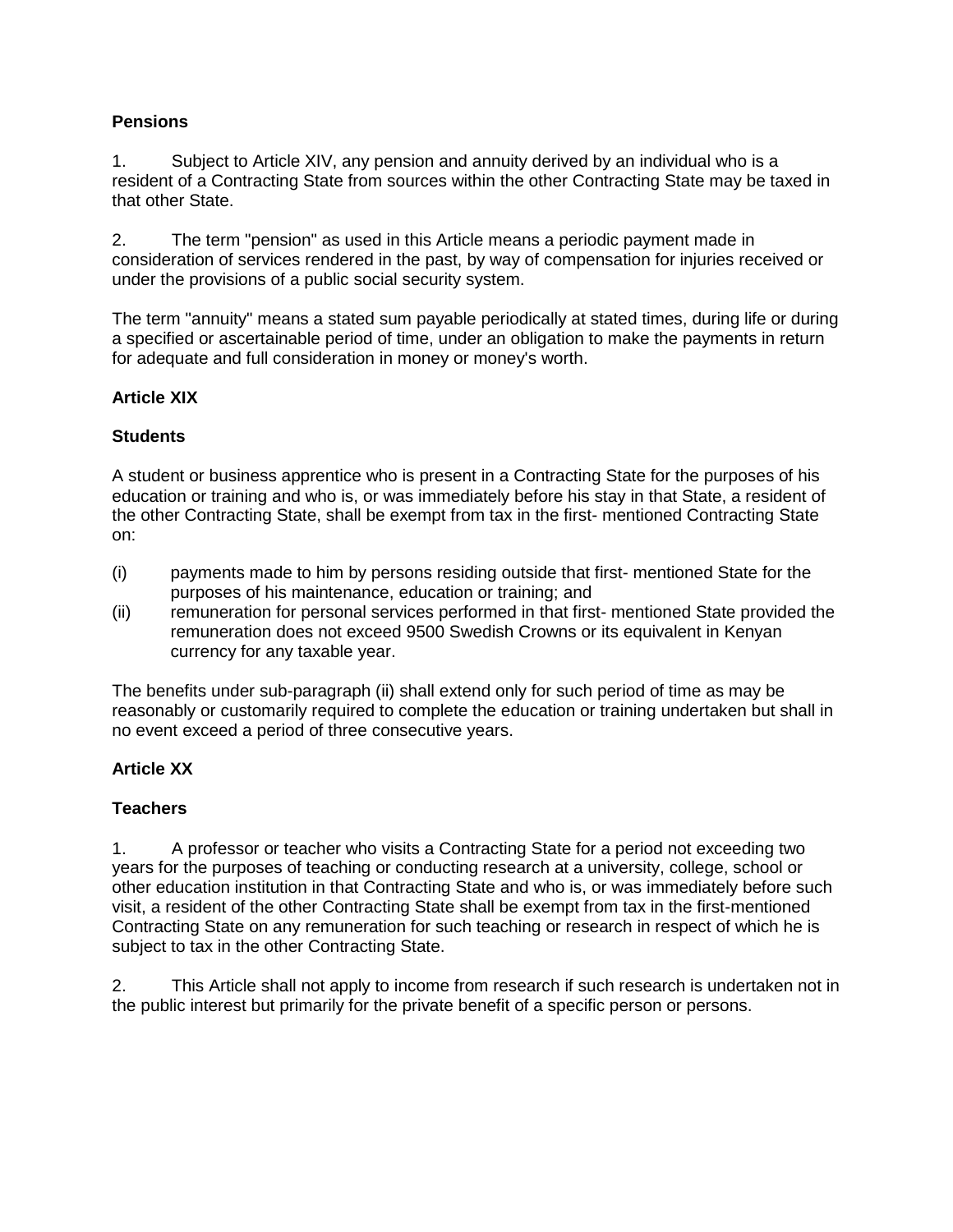## **Article XXI**

### **Capital**

Where taxes on capital are imposed by one or both of the Contracting States the following provisions shall apply:

- (a) capital represented by real property may be taxed in the Contracting State in which such property is situated;
- (b) subject to the provisions of paragraph (a) of this Article, capital represented by assets forming part of the business property employed in a permanent establishment of an enterprise, may be taxed in the Contracting State in which the permanent establishment is situated;
- (c) ships and aircraft as well as assets, other than real property, pertaining to the operation of such ships and aircraft, shall be taxable only in the Contracting State of which the enterprise is a resident;
- (d) all other elements of capital of a resident of a Contracting State shall be taxable only in that State.

### **Article XXII**

1. Subject to the provisions of the law of Kenya regarding the allowance as a credit against Kenyan tax of tax payable in a territory outside Kenya, Swedish tax payable under the laws of Sweden and in accordance with this Convention, whether directly or by deduction, in respect of income from sources within Sweden shall be allowed as a credit against any Kenyan tax payable in respect of that income. The credit shall not exceed the Kenyan tax, computed before allowing any such credit, which is appropriate to the income derived from Sweden.

2. Where income from sources within Kenya or capital situated therein under the laws of Kenya and in accordance with this Convention may be taxed in Kenya, Sweden shall allow the Kenyan tax paid in respect of such income or capital as a credit against any Swedish tax payable in respect of that income or capital. The credit in either case shall not, however, exceed that part of the Swedish income tax or capital tax, respectively, as computed before the credit is given, which is appropriate to the income or capital which may be taxed in Kenya.

3. Where under this Convention a resident of a Contracting State is exempt from tax in that Contracting State in respect of income derived from the other Contracting State, then the firstmentioned Contracting State may, in calculating tax on the remaining income of that person, apply the rate of tax which would have been applicable if the income exempted from tax in accordance with this Convention had not been so exempted.

4. For the purposes of paragraph 2 of this Article in relation to income tax the term "Kenyan tax paid":

- (a) shall be understood to mean payments made in respect of the tax allocated to Kenya in any assessment in accordance with Section 88(2) of the East African Income Tax Management Act;
- (b) shall be deemed to include any amount which would have been payable as Kenyan tax for any year but for: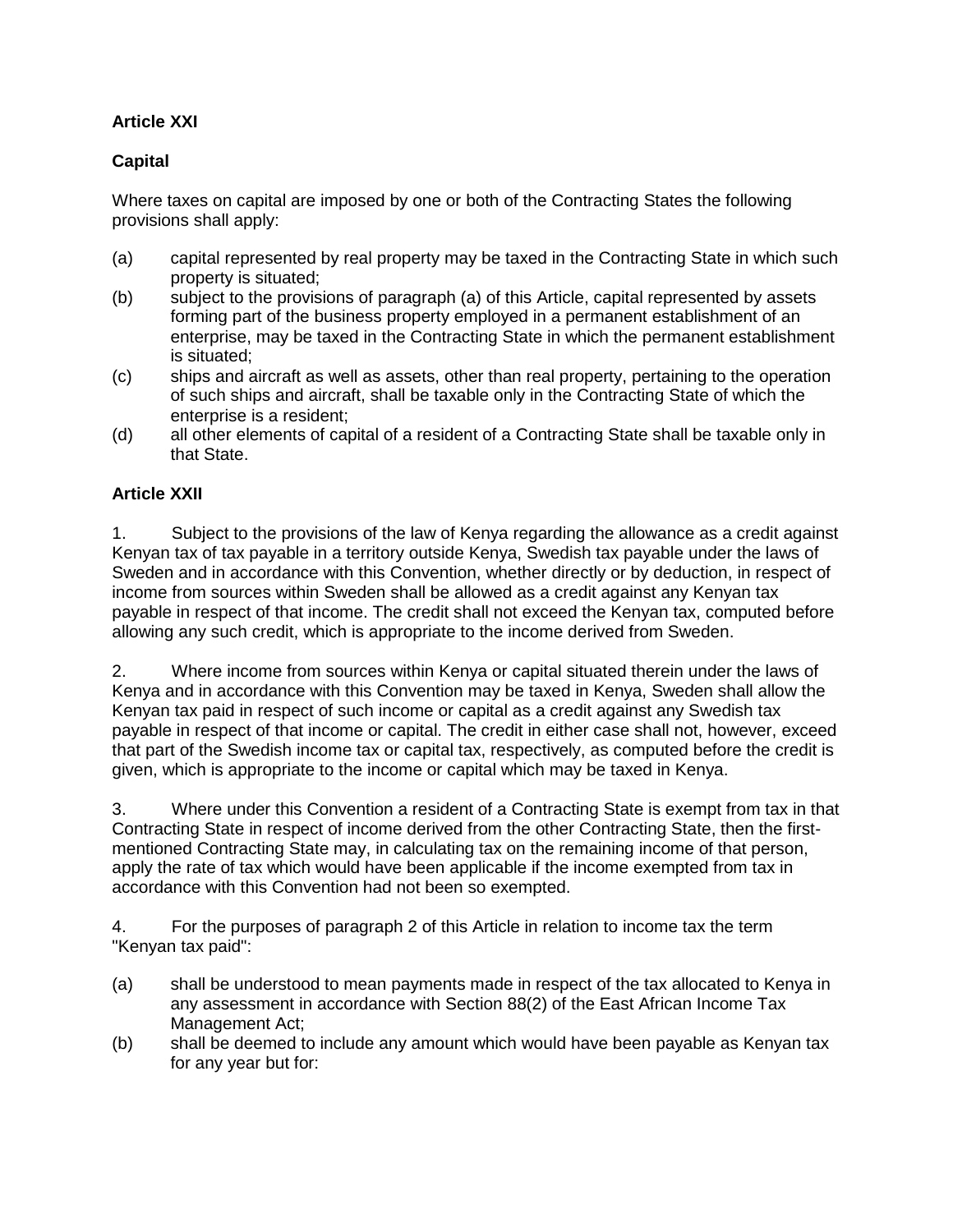- (i) any investment deduction granted under paragraph 27 of the Second Schedule to the East African Income Tax Management Act; or
- (ii) the lower corporation rate of income tax provided by paragraph 2 of the Second Schedule to the Income Tax (Allowances and Rates) (No. 2), Act, 1971); or
- (iii) any other provision which may subsequently be enacted granting an exemption or reduction of tax which the competent authorities of the Contracting States agree to be for the purpose of economic development.

The provisions of sub-paragraphs (b)(i) and (ii) shall apply for the first ten years for which this Convention is effective, but the competent authorities of the Contracting States may consult each other to determine whether this period shall be extended.

## **Article XXIII**

## **Non-discrimination**

1. The nationals of a Contracting State shall not be subjected in the other Contracting State to any taxation or any requirement connected therewith which is other or more burdensome than the taxation and connected requirements to which nationals of that other State in the same circumstances are or may be subjected.

- 2. The term "nationals" means:
- (a) all individuals who are citizens of a Contracting State; and
- (b) all legal persons, partnerships and associations deriving their status as such from the law in force in a Contracting State.

3. The taxation on a permanent establishment which an enterprise of a Contracting State has in the other Contracting State shall not be less favourably levied in that other State than the taxation levied on enterprises of that other State carrying on the same activities. This paragraph shall not be construed as obliging a Contracting State to grant to residents of the other Contracting State any personal allowances, reliefs and reductions for taxation purposes on account of civil status or family responsibilities which it grants to its own residents.

4. Enterprises of a Contracting State, the capital of which is wholly or partly owned or controlled, directly or indirectly, by one or more residents of the other Contracting State, shall not be subjected in the first-mentioned Contracting State to any taxation or any requirement connected therewith which is other or more burdensome than the taxation and connected requirements to which other similar enterprises of that first-mentioned State are or may be subjected.

5. In this Article the term "taxation" means taxes of every kind and description.

## **Article XXIV**

### **Mutual agreement procedure**

1. Any taxpayer who shows that the action of the taxation authorities of one or both of the Contracting States has resulted or will result in taxation which is contrary to the provisions of this Convention, may lodge a claim with the competent authority of the Contracting State of which he is a resident. Should the claim be upheld, that competent authority may come to an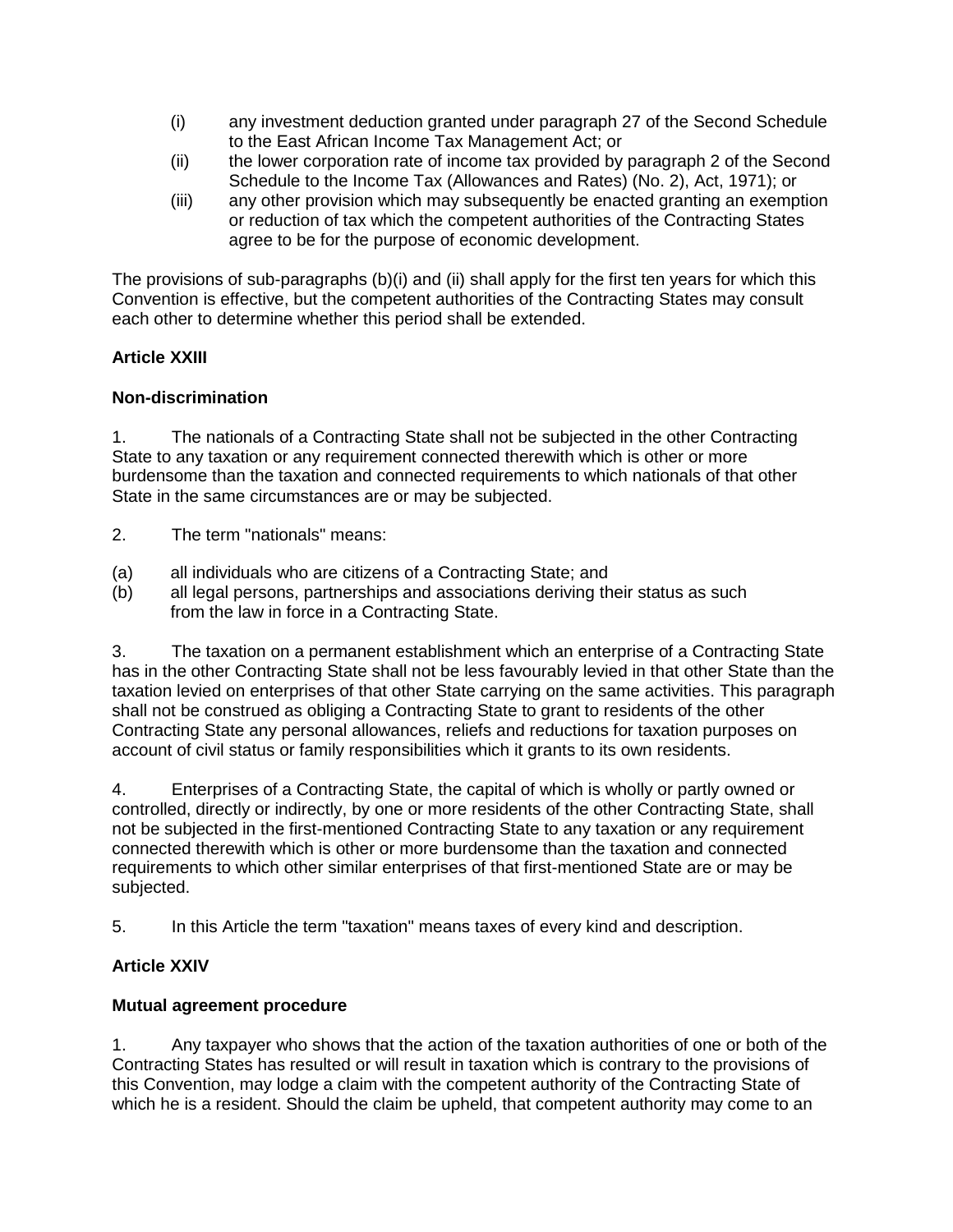agreement with the competent authority of the other Contracting State with a view to the avoidance of such taxation.

2. The competent authorities of the Contracting States may likewise come to an agreement for the purpose of overcoming double taxation in cases not otherwise provided for by this Convention, as well as in cases where the interpretation or the application of this Convention gives rise to difficulties or doubts.

3. The competent authorities of the Contracting States may also communicate directly with each other in order to propose changes in any of the Articles of this Convention.

### **Article XXV**

### **Exchange of information**

The competent authorities of the Contracting States shall arrange for the exchange of such information (being information which is at their disposal under their respective taxation laws in the normal course of administration) as is necessary for carrying out the provisions of the present Convention or preventing fraud or fiscal evasion in relation to the taxes which are the subject of the Convention. Any information so exchanged shall be treated as secret and shall not be disclosed to any persons other than those concerned with the assessment and collection of or the hearing of appeals in relation to the taxes which are the subject of the Convention. No information as aforesaid shall be exchanged which would disclose any trade, business, industrial or professional secret or trade process, or information, the disclosure of which would be contrary to public policy.

### **Article XXVI**

### **Entry into force**

1. This Convention shall come into force on the date on which the last of all such things shall have been done in Kenya and Sweden as are necessary to given the Convention the force of law in Kenya and Sweden respectively. In the case of Sweden the Convention shall be ratified.

2. The Contracting States shall notify each other of the completion of the requirements mentioned in paragraph 1 of this Article. Such notifications shall be exchanged at Nairobi as soon as possible.

3. This Convention shall enter into force upon the exchange of such notifications and shall have effect:

- (a) in Sweden:
	- (i) in respect of coupon tax on dividends which are payable on or after 1st January 1973;
	- (ii) in respect of sailors tax and tax on public entertainers on income which is derived on or after 1st January 1973;
	- (iii) in respect of other taxes on income which is assessed in the year 1974 and subsequent years; and